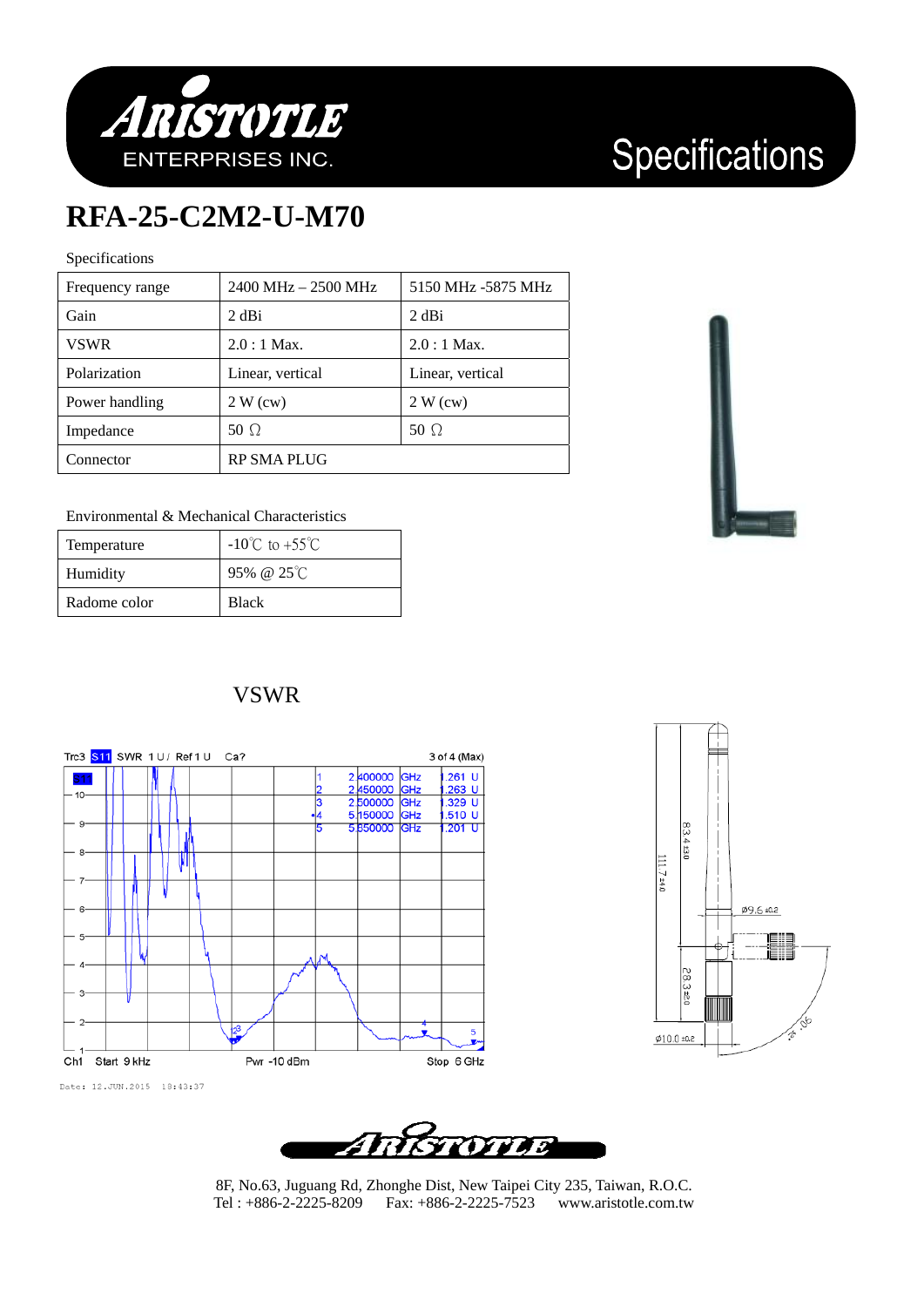

# Specifications

## Radiation Pattern





8F, No.63, Juguang Rd, Zhonghe Dist, New Taipei City 235, Taiwan, R.O.C. Tel : +886-2-2225-8209 Fax: +886-2-2225-7523 www.aristotle.com.tw